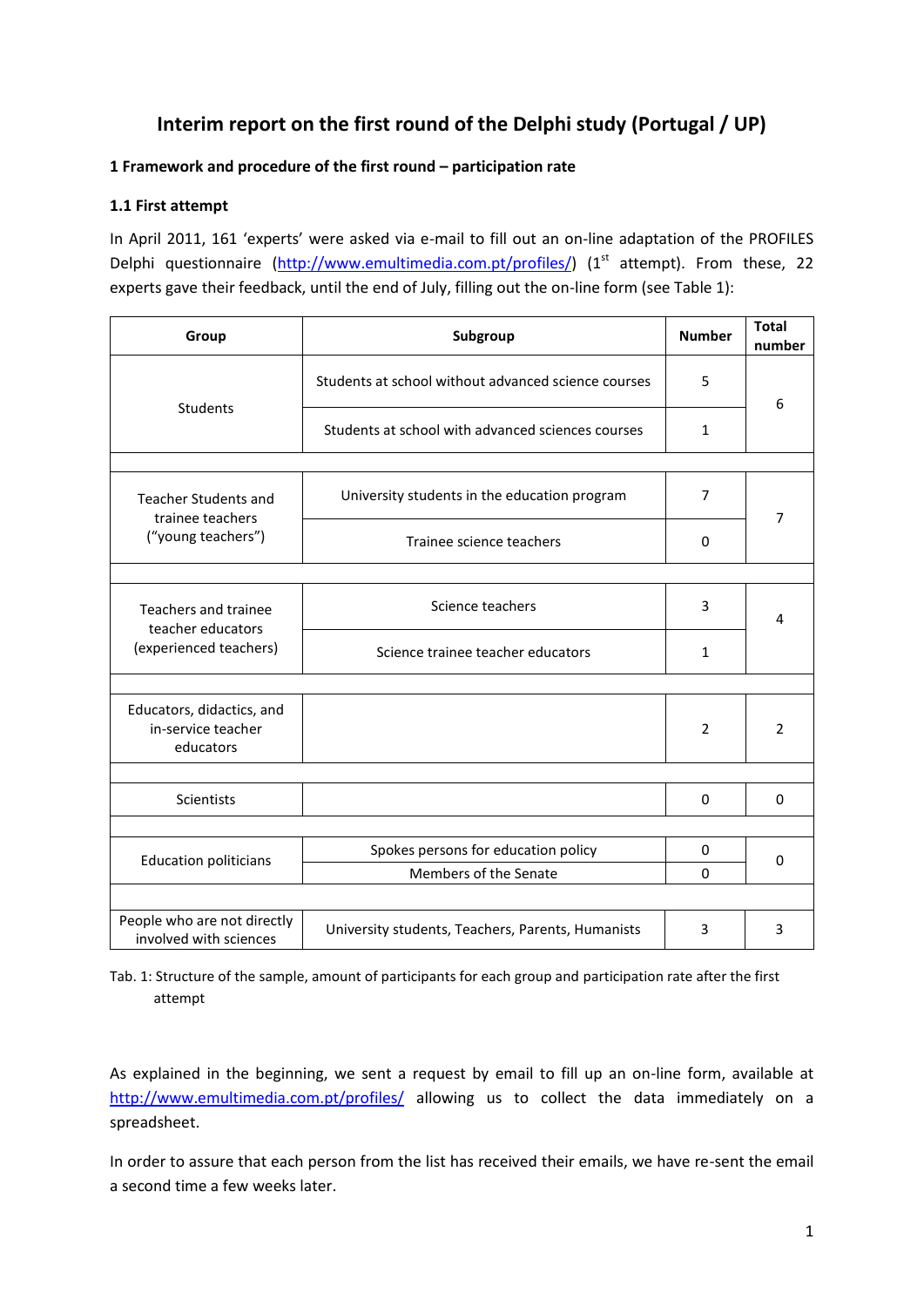Even with this second email, the participation was very low, with some stakeholders replying that the questions were too difficult to understand and also that they didn't understand what was asked.

Due to the Portuguese school organization, it is not possible to distinguish students from their scientific subjects on lower and upper secondary school since students have almost the same disciplines in all different groups. From  $7<sup>th</sup>$  grade to  $9<sup>th</sup>$  grade (Students at school without advanced science courses) they have exactly the same subjects, and from  $10^{th}$  grade to  $12^{th}$  grade (Students at school with advanced sciences courses), on their last year, they are able to choose one or two from a set of disciplines. This is also subject to availability on their schools depending on the number of students that sign up for those subjects.

The separation of the "University students in the education program" and "Trainee science teachers" was also impossible, since we have differentiated 3 year base formation (Chemistry, Physics, Math, etc.), but when university students decide to be in the education program, they are placed in a Master degree having almost the same disciplines to all. For example, if a Chemistry student and a Biology student end their  $1<sup>st</sup>$  three years cycle, and want to be science teachers, they need to have a Master Degree in Education, which is equal to both. Hence, it is difficult to differentiate the subject they most identify themselves at this level.

The difference in the sub-group of "Teachers and trainee teacher educators (experienced teachers)" from their sciences is also difficult in Portugal, since our science teachers are simultaneously Physics and Chemistry teachers, or Biology and Geology teachers, and others. Therefore, we cannot distinguish these teachers as one discipline teachers. Also, the classes that we have are Physics and Chemistry, Biology and Geology, amongst others.

For the same reason we couldn't also distinguish our Educators, didactics, and in-service teacher educators.

Unfortunately we could not have a proper answer from the scientists.

Due to a low response rate we decided to send out questionnaires a second time to more experts. Meanwhile our sample consists of 68 participants/experts (see Tab. 2).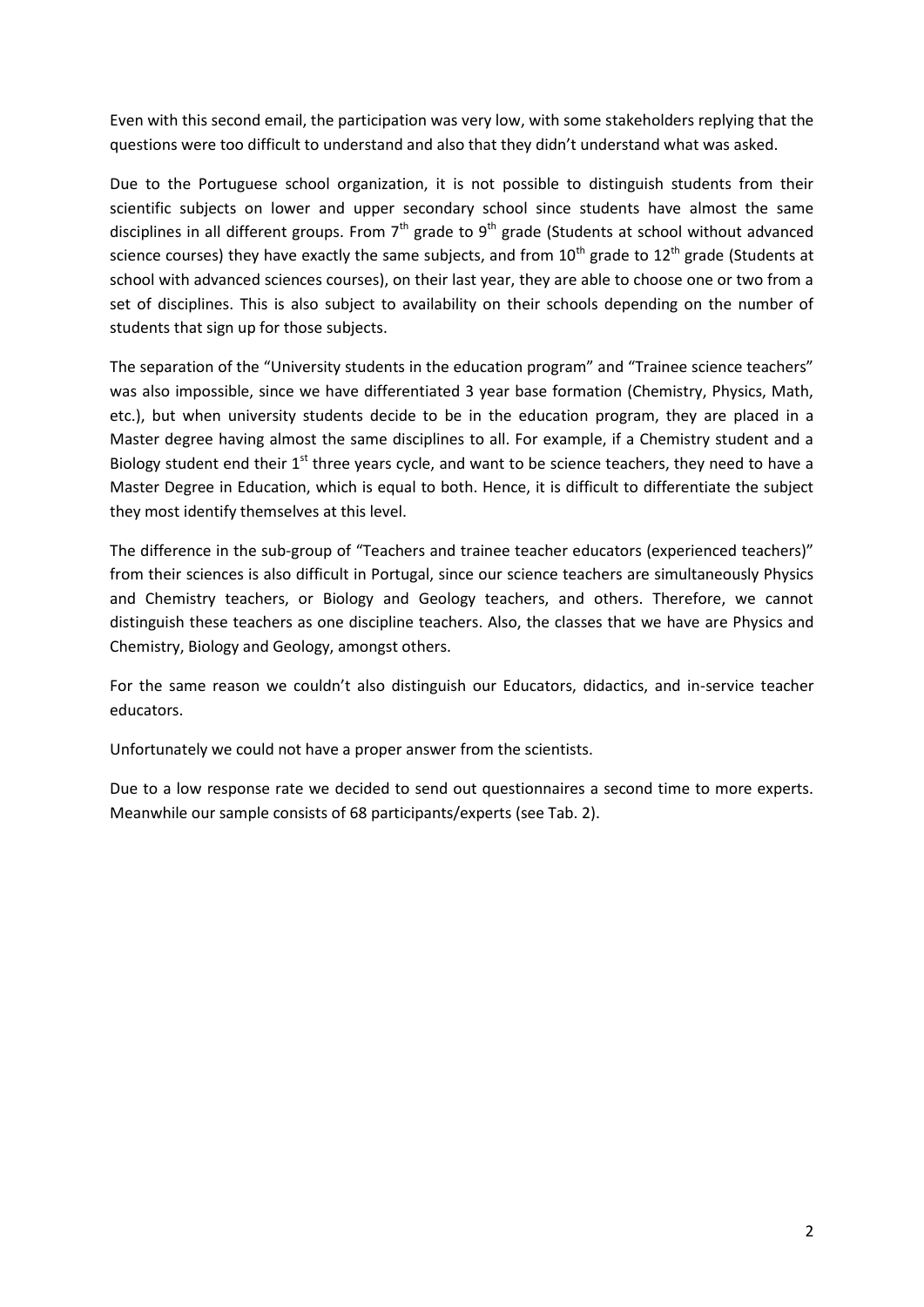## **1.2 Second attempt**

| Group                                                               | Subgroup                                            | <b>Number</b>  | <b>Total</b><br>number |
|---------------------------------------------------------------------|-----------------------------------------------------|----------------|------------------------|
|                                                                     | Students at school without advanced science courses | 8              | 9                      |
| Students                                                            | Students at school with advanced sciences courses   | $\mathbf{1}$   |                        |
|                                                                     |                                                     |                |                        |
| <b>Teacher Students and</b><br>trainee teachers                     | University students in the education program        | $\overline{7}$ | 8                      |
| ("young teachers")                                                  | Trainee science teachers                            | $\mathbf{1}$   |                        |
|                                                                     |                                                     |                |                        |
| Teachers and trainee<br>teacher educators<br>(experienced teachers) | Science teachers                                    | 28             |                        |
|                                                                     | Science trainee teacher educators                   | $\overline{2}$ | 30                     |
|                                                                     |                                                     |                |                        |
| Educators, didactics, and<br>in-service teacher<br>educators        |                                                     | 2              | 2                      |
|                                                                     |                                                     |                |                        |
| <b>Scientists</b>                                                   |                                                     | $\Omega$       | 0                      |
|                                                                     |                                                     |                |                        |
| <b>Education politicians</b>                                        | Spokes persons for education policy                 | 0              | $\Omega$               |
|                                                                     | Members of the Senate                               | $\Omega$       |                        |
|                                                                     |                                                     |                |                        |
| People who are not<br>directly involved with<br>sciences            | University students, Teachers, Parents, Humanists   | 19             | 19                     |

Tab. 2: Structure of the sample, amount of participants for each group and participation rate after the second attempt

After the  $1<sup>st</sup>$  attempt we were unable to get the desirable number of answers, so we decided to contact even more potential stakeholders, from their different areas.

In this second attempt we had the precious help of some of the teachers that were on our regular CPD programs. This allowed having some more answers, but unfortunately we could not get any from scientist or from any education politicians.

# **1.3 Third attempt**

Taking advantage of our CPD programs, we were able to get a precious help from two of the teachers that were on them. With their help we carried out a third attempt in February 2012, from where we were able to get the response of more: 11 students, 2 scientists, 2 University students in the education program, 2 Science trainee teacher educators and 1 people who is not directly involved with sciences.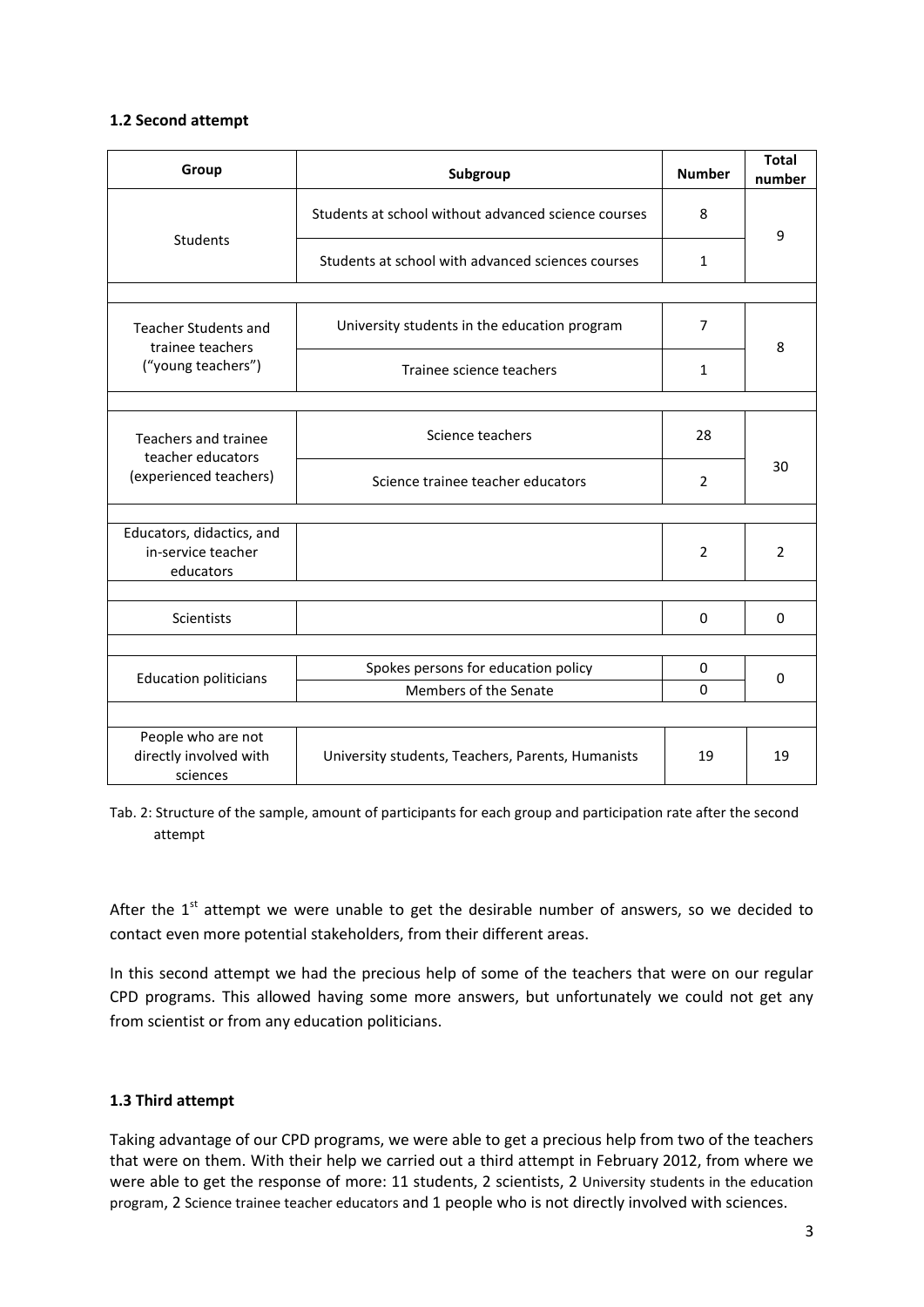With their help, our sample ended with a total of 86 participants, which distribution can be analyzed in Table 3:

| Group                                                               | Subgroup                                            | <b>Number</b>  | <b>Total</b><br>number |  |
|---------------------------------------------------------------------|-----------------------------------------------------|----------------|------------------------|--|
|                                                                     | Students at school without advanced science courses | 10             |                        |  |
| <b>Students</b>                                                     | Students at school with advanced sciences courses   | 10             | 20                     |  |
|                                                                     |                                                     |                |                        |  |
| <b>Teacher Students and</b><br>trainee teachers                     | University students in the education program        | 9              | 10                     |  |
| ("young teachers")                                                  | Trainee science teachers                            | $\mathbf{1}$   |                        |  |
|                                                                     |                                                     |                |                        |  |
| Teachers and trainee<br>teacher educators<br>(experienced teachers) | Science teachers                                    | 28             | 32                     |  |
|                                                                     | Science trainee teacher educators                   | 4              |                        |  |
|                                                                     |                                                     |                |                        |  |
| Educators, didactics, and<br>in-service teacher<br>educators        |                                                     | $\overline{2}$ | 2                      |  |
|                                                                     |                                                     |                |                        |  |
| <b>Scientists</b>                                                   |                                                     | $\overline{2}$ | $\overline{2}$         |  |
|                                                                     |                                                     |                |                        |  |
| <b>Education politicians</b>                                        | Spokes persons for education policy                 | $\Omega$       | $\Omega$               |  |
|                                                                     | Members of the Senate                               | $\Omega$       |                        |  |
|                                                                     |                                                     |                |                        |  |
| People who are not<br>directly involved with<br>sciences            | University students, Teachers, Parents, Humanists   | 20             | 20                     |  |

Tab. 3: Structure of the sample, amount of participants for each group and participation rate after the third attempt

## **2 Qualitative analysis**

## **2.1 Method**

In the present case, we resourced to content analysis in order to analyse qualitative data obtained in the questionnaire composed by three open questions. Considering the nature of the material to explore, as well as the need to proceed to the "manipulation" of messages (content and content expression), the content analysis technique seemed to have enough potentialities to make messages and contents intelligible.

Content analysis must be permanently reinvented, bearing in mind the investigated problems and their goals. There is not a fix model for the referred analysis but only some base norms (Bardin,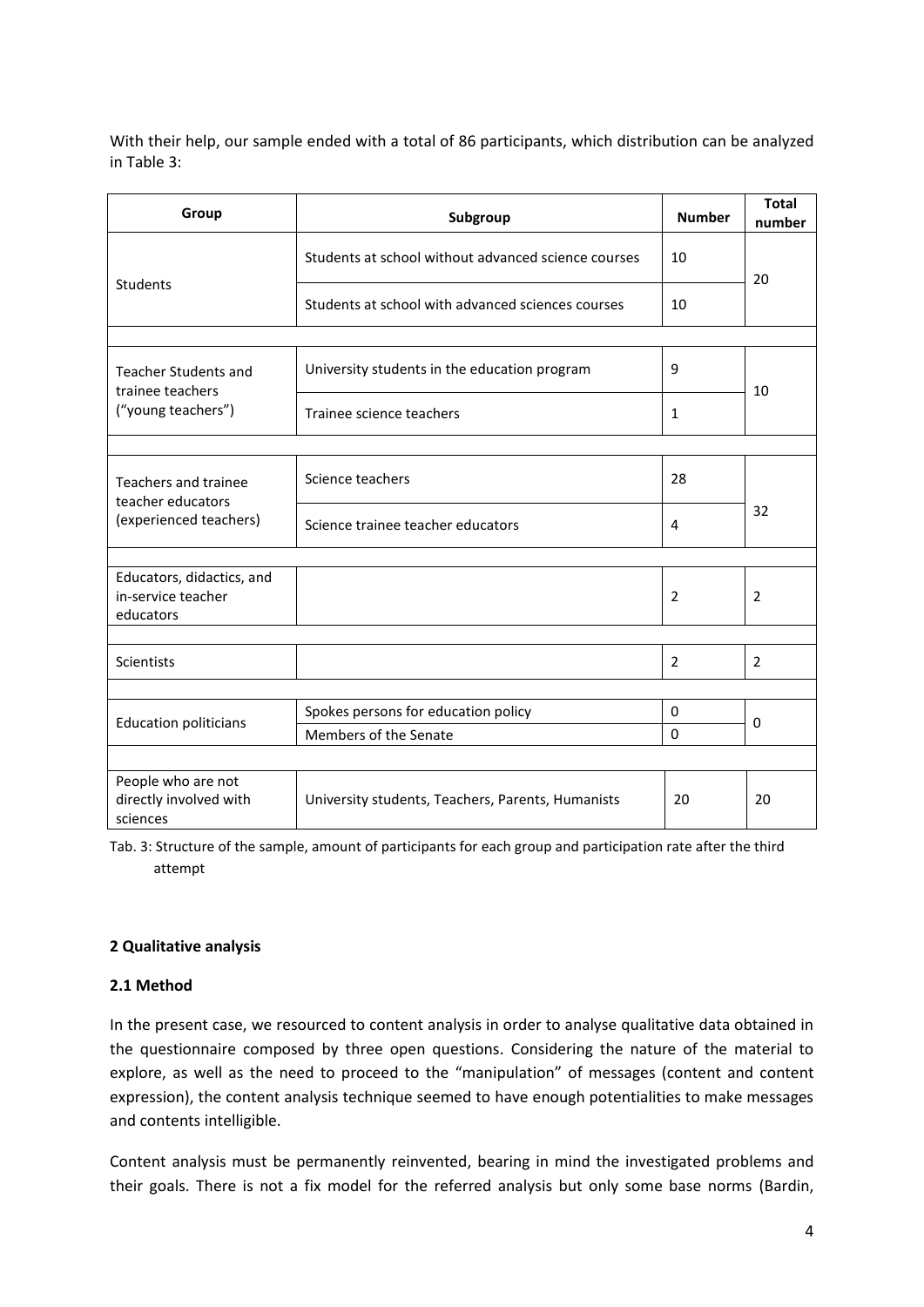2009). Therefore, we indicate here some of these rules and considerations to attend to when one uses this technique, so that interpretation does not put research at stake. According to Bardin (2009):

"The different stages of content analysis, such as sociological enquiry or experimentation, organize around three chronological poles:

- 1) Pre-analysis
- 2) Material exploration
- 3) Result treatment, inference and interpretation" (p. 121).

The same author considers that at stage 1 there are three missions one should undertake: the choice of documents to be submitted to analysis, the formulation of hypothesis and goals and the elaboration of indicators which ground the final interpretation (Bardin, 2009). These factors are not necessarily successive chronologically, even though tightly connected to each other.

The importance of category definition is very significant, since collected information systematization and the elaboration of inferences depend of that definition. Analysis categories should aim to be: free from ambiguities and inconsistencies, cover all formal needs and give enough information. Once built, content analysis categories should be subjected to an internal validity test in order that the researcher guarantees its exhaustivity and exclusivity. One intends to assure, in the first case, that all register units may be placed under one of the categories; and, in the second case, that a same register unit may fit in one category.

On what concerns the second stage of content analysis, material exploration, this becomes pertinent before the analysis itself. This stage consists, essentially, on codification operations, decomposition or listing, applying the decisions made in the pre-analysis stage (Bardin, 2009). A passage can receive more than a code, if it contains two or more meanings. The text is divided in data units: blocks of information that will be analysed altogether, and whose dimension may vary – from one sentence to a simple definition, from several paragraphs to telling a story, which constitutes a coherent whole (Rubin & Rubin, 2005).

At last, result treatment, inference and interpretation aim to validate the results and make them meaningful. After, systematically codifying the material one tries to extract meaning from those results. With the data assembled, one looks for patterns and connections between the themes and a narrative description of events, which bears in mind the different views analysed. Finally, one looks for implications for the results and defines in which circumstances these may apply (Rubin & Rubin, 2005).

In qualitative data analysis we used WebQDA software (Web Qualitative Data Analysis). It is qualitative data analysis software for use in collaborative distributed environments (www.webqda.com). In spite of the fact that there are some applications that deal with non-numeric and unstructured data (texts, multimedia) for qualitative analysis, none of them can be used by several researchers in a collaborative distributed environment as the Internet can offer. WebQDA is software especially useful for researchers, both in academic and business contexts, who require qualitative data analysis individually or collaboratively, synchronously or asynchronously. The WebQDA follows the structural and theoretical design of the most used proprietary software – NVivo, Atlas.ti, MaxQDA –, with the main difference that it will offer the ability to work collaboratively online in real time along with a research support service. In this paper we present the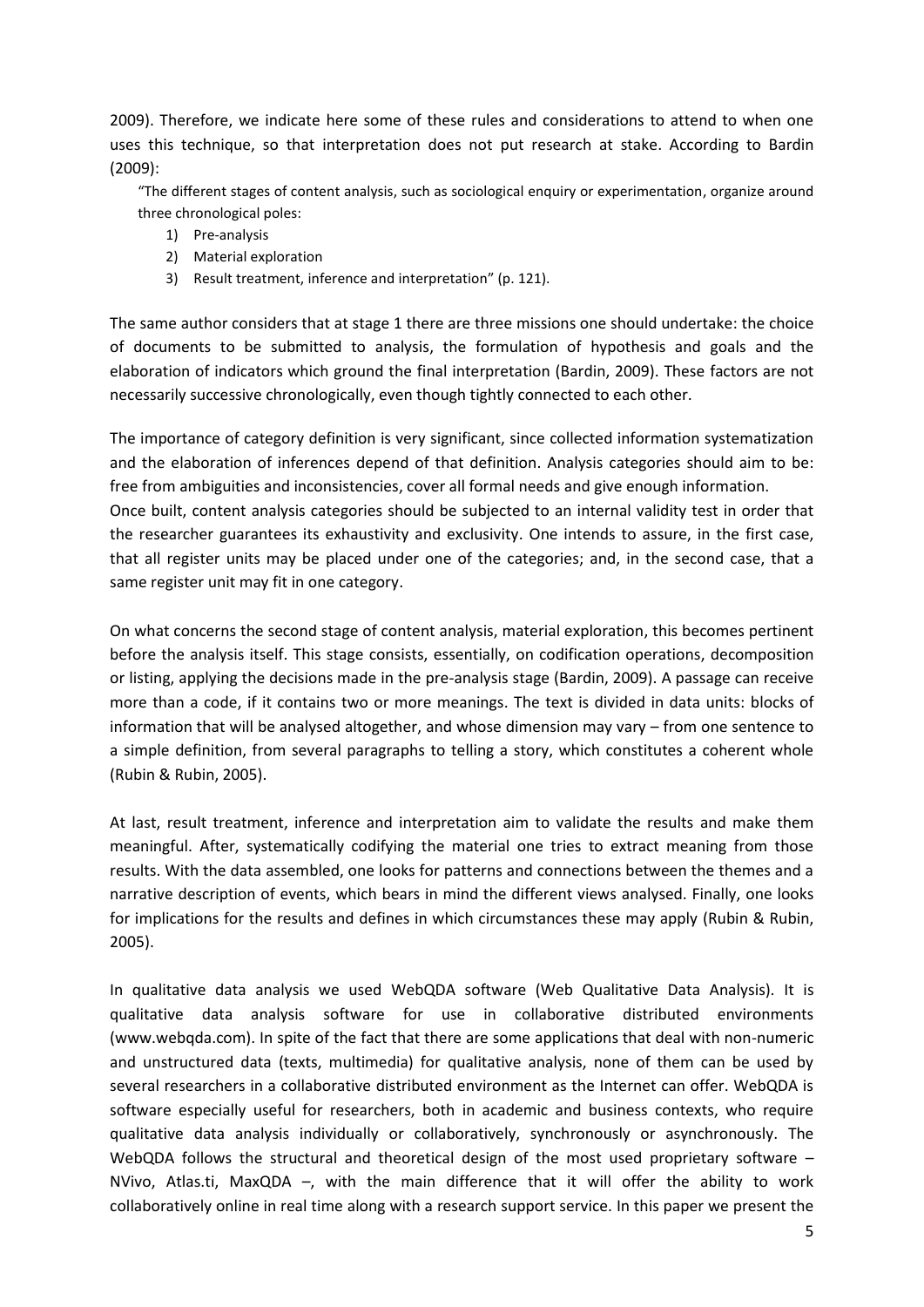theoretical structure and main functions of WebQDA and its applicability and versatility in various types of research designs.

# **2.2 Results**

After the analysis of the answers obtained for each question, we established the categories indicated in Table 4.

| <b>Question</b>                    |                                                 |                                                                                                             | $\overline{2}$                                                                 |                                                                                                                                                                                                                                                                    | 3                                                  |                                                                                                                                                                                                                                                                                                                    |  |  |
|------------------------------------|-------------------------------------------------|-------------------------------------------------------------------------------------------------------------|--------------------------------------------------------------------------------|--------------------------------------------------------------------------------------------------------------------------------------------------------------------------------------------------------------------------------------------------------------------|----------------------------------------------------|--------------------------------------------------------------------------------------------------------------------------------------------------------------------------------------------------------------------------------------------------------------------------------------------------------------------|--|--|
| <b>Answer</b><br><b>Categories</b> | $\mathbf 1$<br>2.<br>3.<br>4.<br>5.<br>6.<br>7. | Environment<br>Technology<br>Daily life<br><b>Nature</b><br>Experimental<br>practices<br>Health<br>Security | $\mathbf{1}$<br>2.<br>3.<br>$\mathbf{A}_{\cdot}$<br>5.<br>6.<br>7.<br>8.<br>9. | Natural resources and<br>sustainability<br>Energy<br>Constitution of the<br>Universe<br>Education for health<br>History of Science<br>Materials, properties and<br>chemical transformations<br>Traffic prevention and<br>security<br>Movements and forces<br>Sound | 1.<br>2.<br>3.<br>4.<br>5.<br>6.<br>7.<br>8.<br>9. | Curiosity and questioning<br>Logical thinking<br>Critical thinking<br>Innovation and creativity<br>Respect for the planet and its<br>preservation<br>Intellectual and civic integrity<br>Working in group<br>Digital skills<br>Problem solving<br>10. Analysis, synthesis and research<br>11. Interest for Science |  |  |

Tab. 4: Table of the categories differentiated according to the three questions in the questionnaire.

# **2.3 Discussion**

In what concerns situations, with what motivations and in what context should sciences be taught (question 1) most answers pointed to daily life, the closer and more familiar situations to the student as a trigger context of a better Science teaching. We also registered a considerable number of answers referring to practical-experimental situations and contexts related to maintenance of general security of individuals in several scenarios as a good starting point for Science teaching.

According to the majority of the elements of the sample, the contents/themes related with sciences to be approached in science classes (question 2) relate to knowledge of natural resources, how to obtain and use them, and also with ways of sustainability preservation of planet Earth. Also referred very often were ways and types of energy, energetic efficiency, electricity, and education for health, sexuality, hunger, obesity, transgenics, basic notions of life rescue, growth and human development,.

Skills and attitudes to develop in science classes (question 3) are critical thinking, curiosity and questioning. Working skills in group dynamics and the ability to analyse, synthetize and research were frequently pointed out.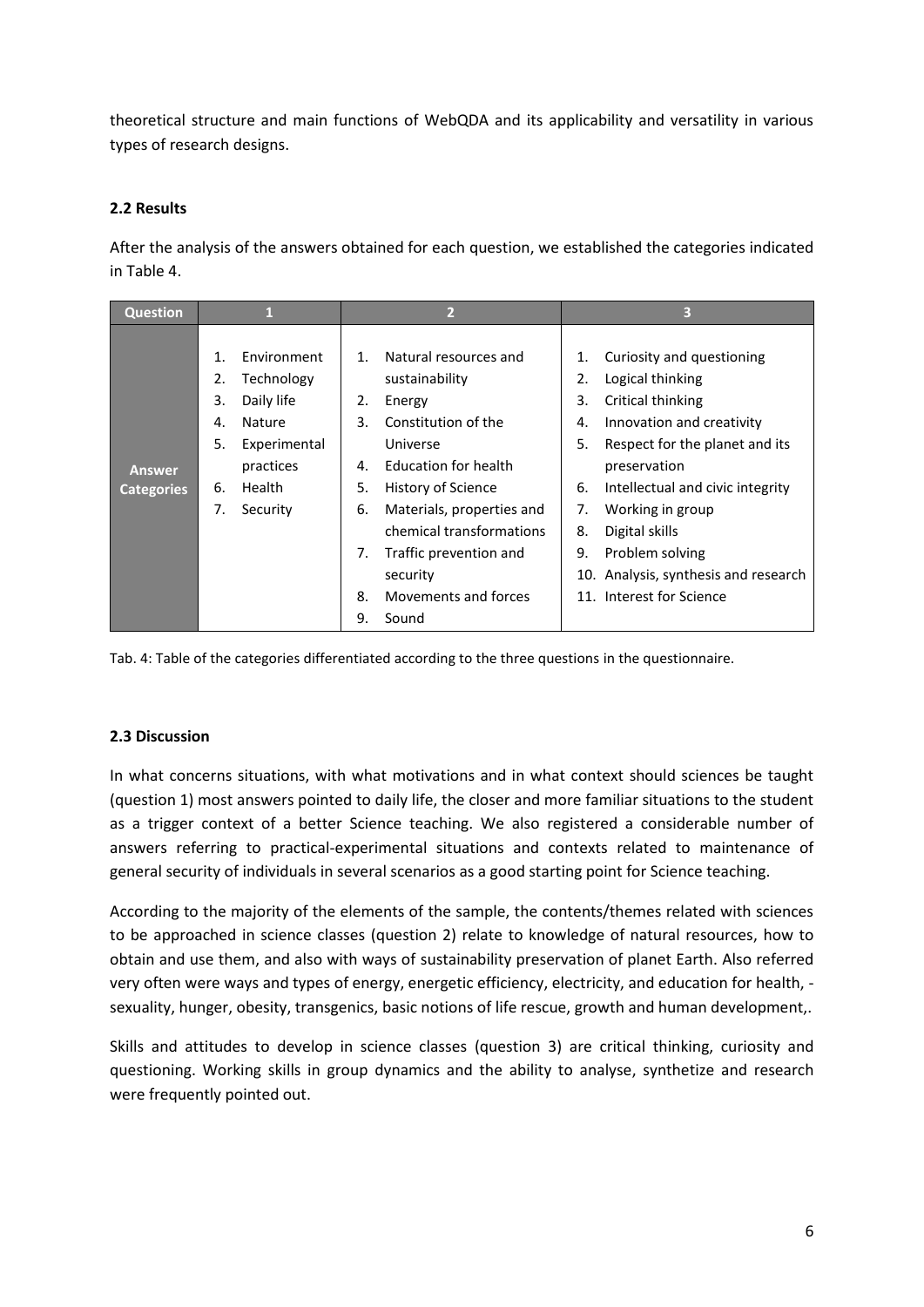## **3 Quantitative analysis**

## **3.1 Method**

The use of WebQDA (software of data analysis, presented previously) allowed us to, besides the quantitative analysis, to determinate relative frequencies, later treated in order to generate the graphic representations below.

## **3.2. Objectivity of the data analysis**

In what concerns the accuracy of results, which refer the degree of trust or exactitude on how we can rely on the obtained information, as Busch *et al*. refers (2005) the results should be independent from those who produce them. Hence, the accuracy tests will test the fidelity of the codifier and analysis categories. A set of codifiers, operating under the same text, should get to the same results in two different moments and analysing the text in two different moments, it should reproduce the same analysis. Accuracy is competed when the analysis category is not ambiguous, that is, enables the easy classification of the register unit. With this purpose, we recurred to experts and investigators in the area.

## **3.3 Results**

| <b>Question 1</b> |  |
|-------------------|--|
|-------------------|--|

| <b>MATRIX</b>     | Environment | Health | Security | Nature | Experimental<br>practice | Technology | Quotidian/<br>Lifestyle |
|-------------------|-------------|--------|----------|--------|--------------------------|------------|-------------------------|
| <b>Students</b>   | 0,07        | 0,13   | 0,00     | 0,00   | 0,40                     | 0,00       | 0,40                    |
| <b>Teachers</b>   | 0,15        | 0,08   | 0,21     | 0,05   | 0,05                     | 0,08       | 0,38                    |
| Educators         | 0,00        | 0,00   | 0,00     | 0,00   | 0,00                     | 0,00       | 1,00                    |
| <b>Scientists</b> | 0.00        | 0,00   | 0,00     | 0,00   | 0,50                     | 0,50       | 0,00                    |
| Politicians       | 0,00        | 0,00   | 0,00     | 0,00   | 0,00                     | 0,00       | 0,00                    |
| Non Sciences      | 0,00        | 0,07   | 0,07     | 0,07   | 0,40                     | 0,00       | 0,40                    |

Tab. 5: Relative frequencies for question 1.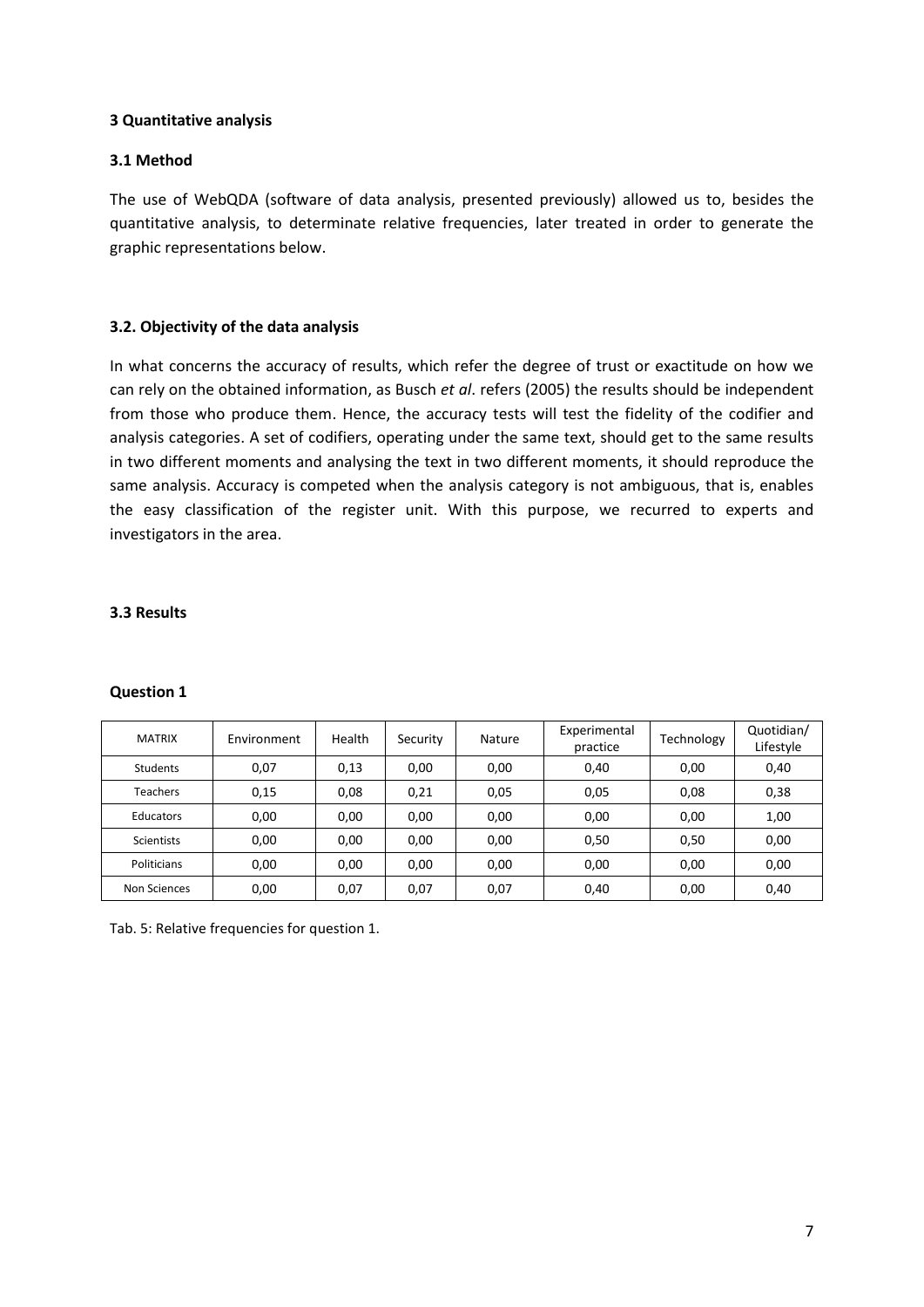

Fig. 1: Relative frequency of the categories regarding the statement bundle "situation and context" – percentage of the total sample and the four sub-samples.

| <b>Question 2</b> |  |
|-------------------|--|
|-------------------|--|

| <b>MATRIX</b>     | Natural<br>resources and<br>sustainability | Energy | Constitution<br>of the<br>Universe | Health<br>education | History of<br>Science | Materials.<br>properties and<br>chemicals<br>transformations | Traffic<br>prevention<br>and security | Movements<br>and forces | Sound |
|-------------------|--------------------------------------------|--------|------------------------------------|---------------------|-----------------------|--------------------------------------------------------------|---------------------------------------|-------------------------|-------|
| Students          | 0,11                                       | 0,00   | 0,00                               | 0,22                | 0,00                  | 0,22                                                         | 0,00                                  | 0,33                    | 0,11  |
| <b>Teachers</b>   | 0,23                                       | 0,19   | 0,06                               | 0,03                | 0,06                  | 0,13                                                         | 0,13                                  | 0,10                    | 0,06  |
| Educators         | 0,00                                       | 0,00   | 0,00                               | 1,00                | 0,00                  | 0,00                                                         | 0,00                                  | 0,00                    | 0,00  |
| <b>Scientists</b> | 0,00                                       | 0,00   | 0,00                               | 0,00                | 0,00                  | 0,00                                                         | 0,00                                  | 0,00                    | 0,00  |
| Politicians       | 0,00                                       | 0,00   | 0,00                               | 0,00                | 0,00                  | 0,00                                                         | 0,00                                  | 0,00                    | 0,00  |
| Non Sciences      | 0,29                                       | 0,00   | 0,00                               | 0,29                | 0,14                  | 0,14                                                         | 0,00                                  | 0,14                    | 0,00  |

Tab. 6: Relative frequencies for question 2.



Fig. 2: Relative frequency of the categories regarding the statement bundle "themes and contents" – percentage of the total sample and the four sub-samples.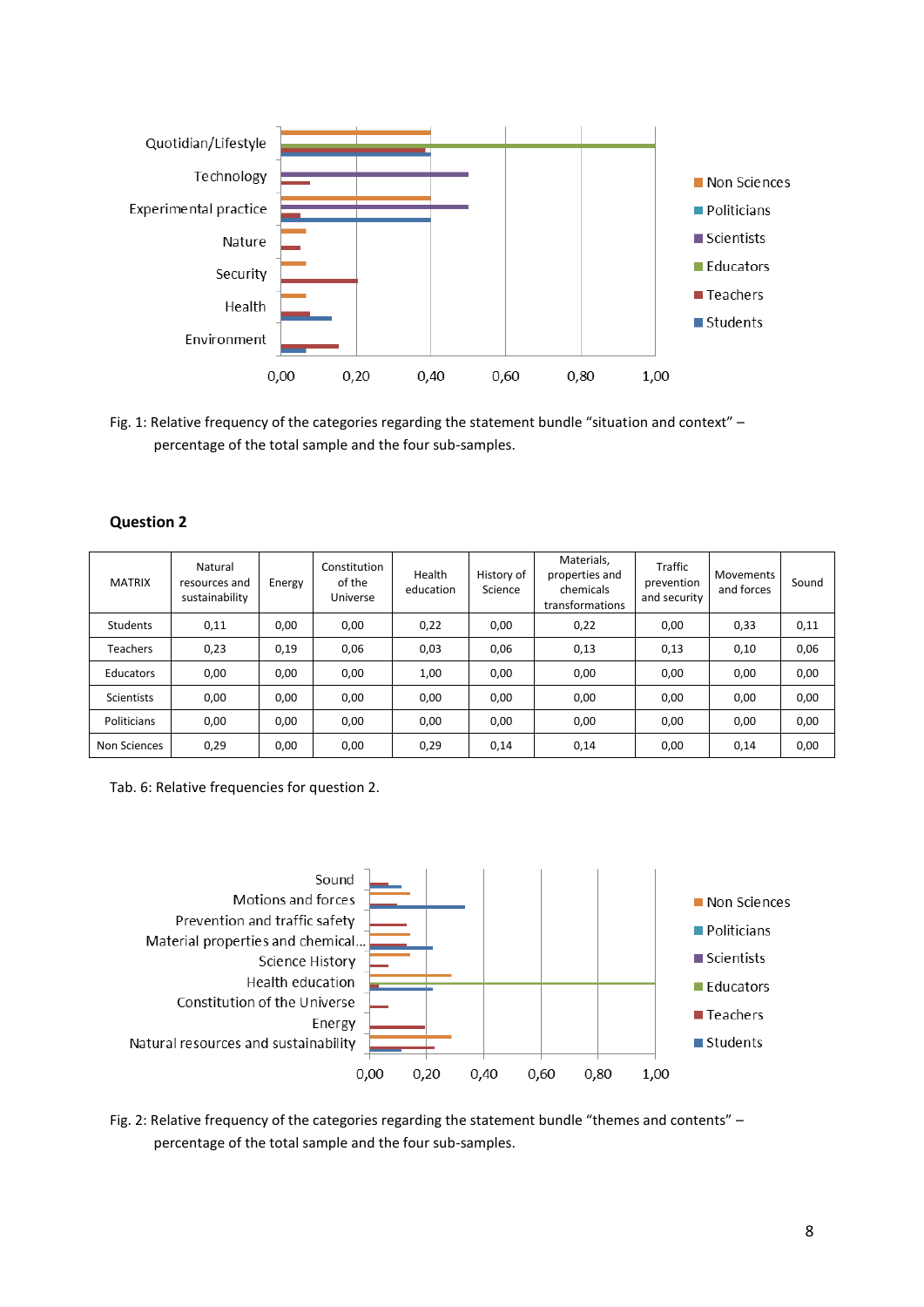# **Question 3**

| <b>MATRIX</b>   | Curiosity and<br>inguiry | Interest<br>for science | Logical<br>thinking | Critical<br>thinking | Innovation<br>and<br>creativity | Respect for the<br>Planet and its<br>preservation | Intellectual<br>and civic<br>integrity | Group<br>work | Digital<br>skills | Problem<br>solving | Analysis,<br>synthesis<br>and research |
|-----------------|--------------------------|-------------------------|---------------------|----------------------|---------------------------------|---------------------------------------------------|----------------------------------------|---------------|-------------------|--------------------|----------------------------------------|
| Students        | 0,00                     | 0,00                    | 0,00                | 0,00                 | 0,20                            | 0,00                                              | 0,40                                   | 0,00          | 0,20              | 0,20               | 0,00                                   |
| <b>Teachers</b> | 0,13                     | 0,11                    | 0,11                | 0,16                 | 0,05                            | 0,08                                              | 0,03                                   | 0,13          | 0,03              | 0,11               | 0,08                                   |
| Educators       | 0,00                     | 0,00                    | 0,00                | 0,50                 | 0,00                            | 0,00                                              | 0,50                                   | 0,00          | 0,00              | 0,00               | 0,00                                   |
| Scientists      | 0,00                     | 0,00                    | 1,00                | 0,00                 | 0,00                            | 0,00                                              | 0,00                                   | 0,00          | 0,00              | 0,00               | 0,00                                   |
| Politicians     | 0,00                     | 0,00                    | 0,00                | 0,00                 | 0,00                            | 0,00                                              | 0,00                                   | 0,00          | 0,00              | 0,00               | 0,00                                   |
| Non<br>Sciences | 0,21                     | 0,00                    | 0,07                | 0,21                 | 0,07                            | 0,00                                              | 0,07                                   | 0,07          | 0,07              | 0,07               | 0,14                                   |

Tab. 7: Relative frequencies for question 3.



Fig. 3: Relative frequency of the categories regarding the statement bundle "aptitudes, skills and attitudes" – percentage of the total sample and the four sub-samples.

## **3.4 Discussion and remarks**

## Question 1

As situations/contexts as starting points for science teaching are concerned, most students nonscientific elements considered that the practical-experimental situations and quotidian/Lifestyle were the most adequate for such role. Teachers and educators considered that daily situations the most indicated to initiate and contextualize science teaching. The scientists divided their opinion between practical-experimental situations and technology.